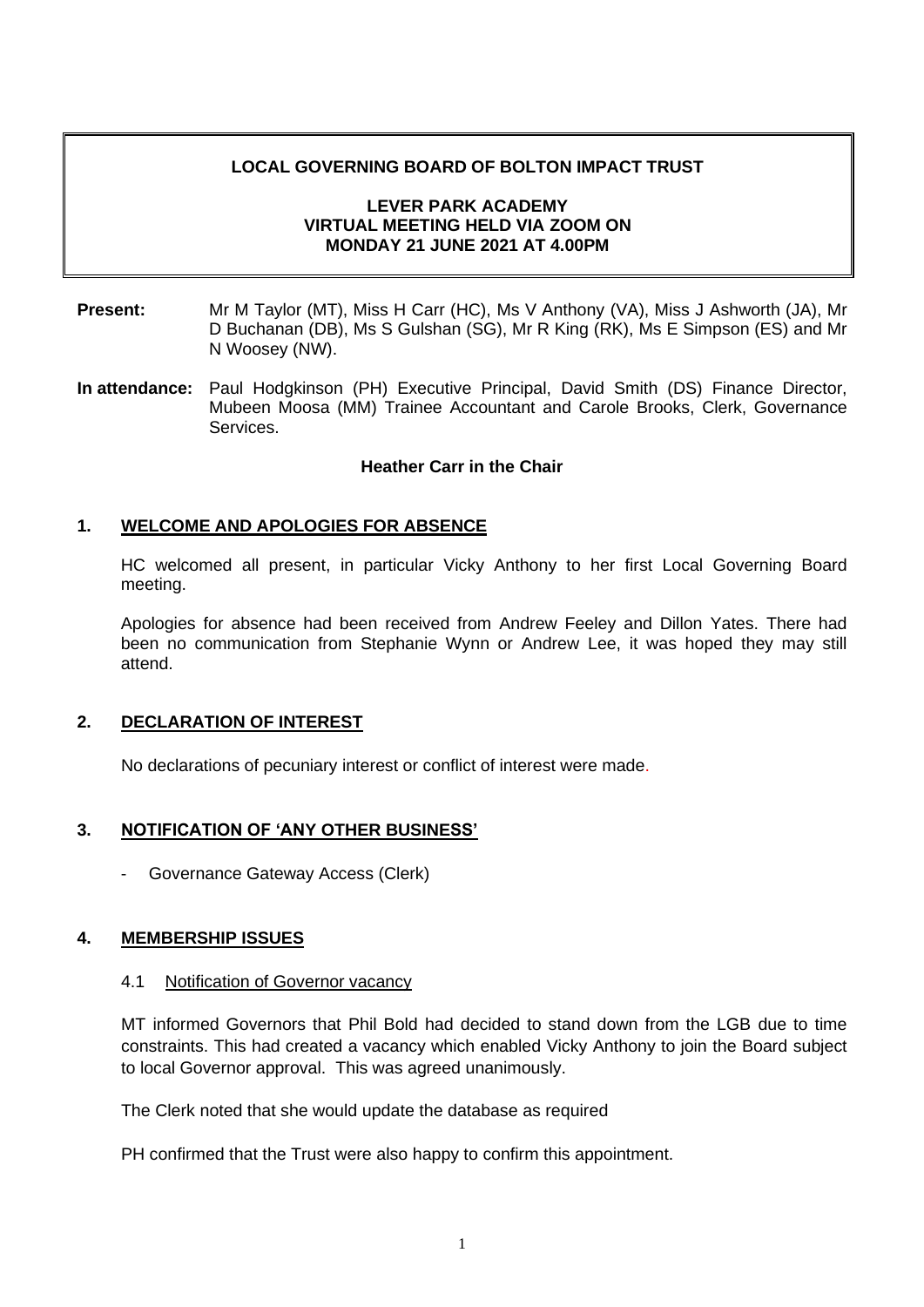Thanks was conveyed to Phil for the support he had provided during his time as a member of the LGB.

**Agreed:** That Vicky Anthony be appointed as a Co-opted Local Governor to serve a four-year term of office.

## **Action:**

- i) MT to forward the contact details for Vicky to the Clerk at the earliest opportunity
- ii) Clerk to forward a welcome letter and 'New Governor' documentation to Vicky as soon as her contact details are received from MT.

## **5. MINUTES/MATTERS ARISING OF THE LAST MEETING**

Governors had received the minutes of the last meeting held virtually on 10 February 2021 for their review and approval. Governors confirmed that these were a true record of the meeting.

## **6. MATTERS ARISING**

Governors reviewed the actions and matters arising from the last meeting that were not included on the current agenda. It was confirmed that all actions had been completed with the exception of the following:

### 6.1 Keeping Children Safe in Education documentation

MT confirmed that Rebecca Leonard had now received all the necessary signed proformas from Governors to confirm that they had received, read and understood the details required regarding KCSiE.

MT noted that the new Governor induction pack prepared and collated by a member of staff within the Trust would now include the KCSiE documents for newly appointed Governor's information and completion as required.

### 6.2 Deep Dive, Minute number 2.2

Further to the discussion at the last meeting, HC asked if arrangements had been made for JA to attend the next 'deep dive' into the Curriculum carried out by the staff team. It had been previously noted that this had not been possible due to the circumstances of the pandemic but would take place at the earliest opportunity when Covid arrangements permitted.

MT confirmed that this had not yet taken place but that the arrangements to be made were currently in progress.

**Action:** RL/MT to arrange for JA to join the staff team undertaking the next 'deep dive' into the curriculum, subject to Covid arrangements permitting and for JA to complete the visit proforma to be shared with Governors at the next LGB meeting thereafter.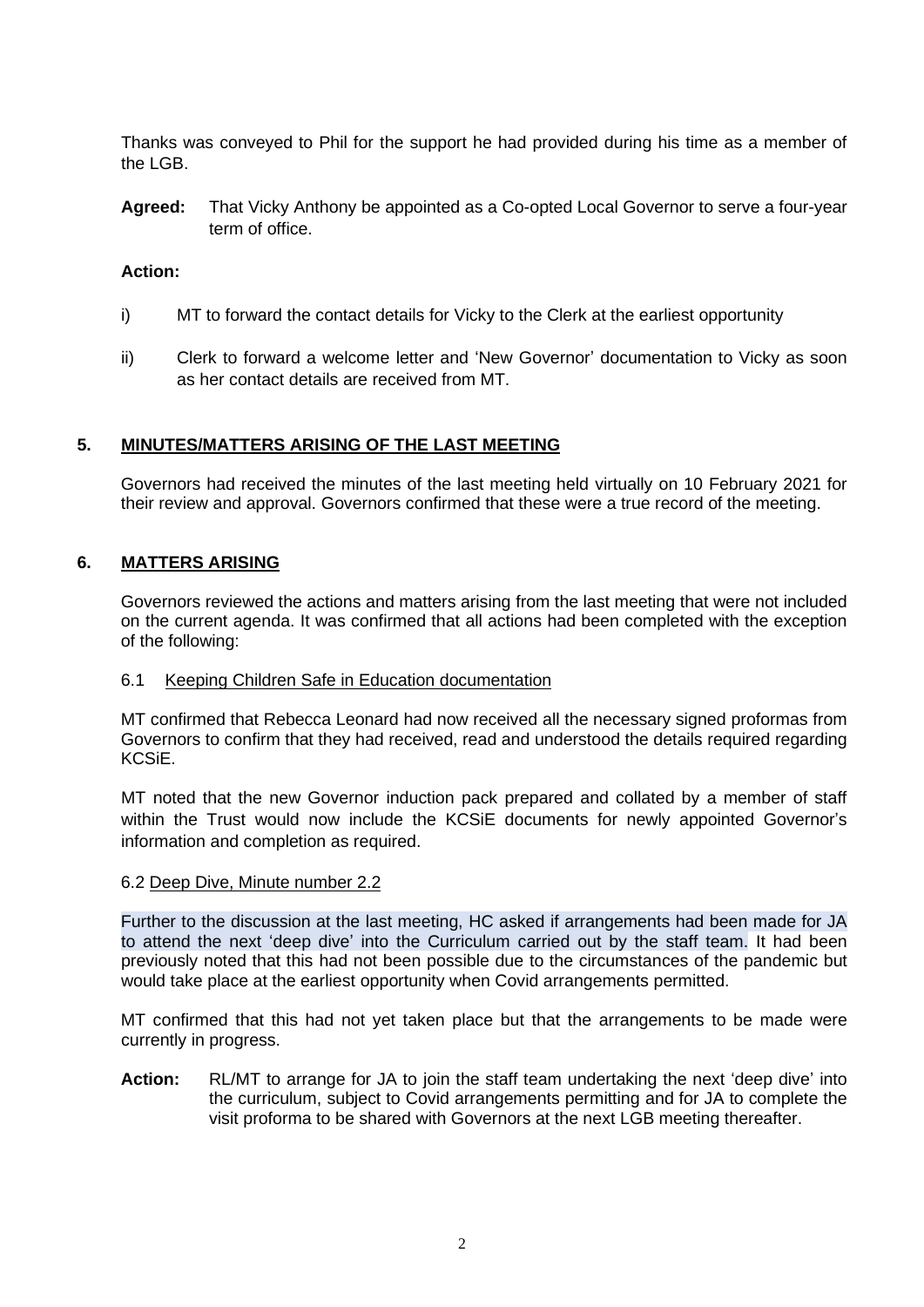## 6.3 Link Governor roles, Minute number 8.4

MT referred to the need to review the Link Governor roles and responsibilities and reallocate some link responsibilities in line with Local Governor skill set and better meet the needs of the Academy and ensure effective distribution of Governors expertise. As an example, it was suggested that Vicky Anthony as be appointed as link Governor for SEN in line with her SENCo experience. MT noted that following his review of each role/responsibility he would contact individual Governors to discuss any changes to their link role.

# **7. ACADEMY LEAD REPORT**

Governors had received the Academy lead report compiled by MT for their review and information.

Key items included:

- **Overview**
- Pupil numbers on roll
- **Attendance** 
	- Overall outcomes
	- Attendance by year group breakdown
	- Engagement/outreach pupils
- Behaviour and Exclusions
- **English and Mathematics**
- The Quality of Teaching
	- Curriculum Development
	- Personal Development
- Leadership and Management
- **Safeguarding**
- **Buildings**
- Staff Well-being

MT highlighted aspects of his report as follows:

#### Covid Recovery /Pupil Attendance

MT reported that from 8 March 2021 for the four weeks leading up to the 1 April 2021 pupil attendance was very low. However, with the use of the strong personal success targets (PST's) systems in place and encouragement from the staff team, pupil attendance had much improved as could be seen from the data circulated within the termly report. After the Easter 2021 break the focus to further improve continued and following the exit of the Year 11 cohort attendance data had now increased significantly to the present date.

MT referred to the change in the format of attendance reporting as detailed within the academy Lead report. It was noted that this was now being reported by session such as reporting their attendance for five morning sessions v five full days in order to better meet the needs of the pupils and reflect their attendance of 5/5 sessions. It was felt that this was more appropriate and better met the needs of the pupils attending Lever Park School.

PH explained that he was currently supporting a school in Bury at which this format of reporting had been successfully trialled. PH noted that in some cases 'less was more' and confirmed that this arrangement better met the needs of the pupils. PH referred to attendance figures being skewed in the past and therefore following collaborative working and testing the revised system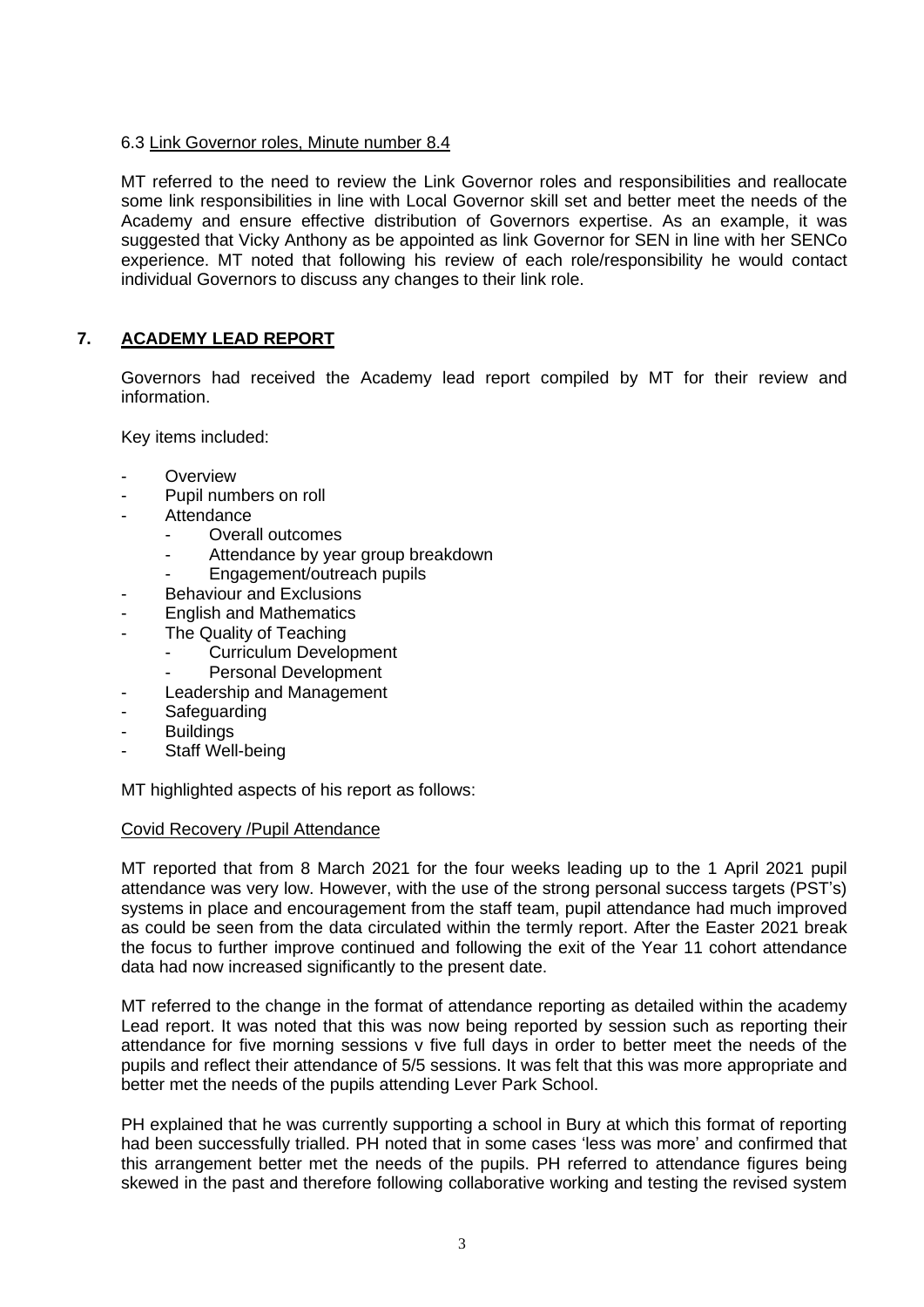at the school in Bury, benefits could be seen, attendance data reflecting sessions v full days was therefore much improved.

PH commended MT and Mel for all their hard work in putting the new system together.

MT noted that the new system provided enabled constant tracking and provided a more realistic picture to enable better planning of the required interventions and PST's to be put in place. Governors were assured that this system would continue to be monitored and processes updated as required.

PH noted that the prior to the new system being put in place attendance figures were very low at around 38%. However, following implementation these initially increased to 61% and was now at 86%, which was a considerable improvement. PH stated that the improvements in attendance were testament to the relentless hard work put in by MT and his staff team.

#### Growth in numbers of engaged/outreach pupils.

MT reported that due to the circumstances of the pandemic, there had been major concerns regarding the attendance of around 10-15 pupils who had struggled to return to school post the last 'lockdown'. In order to support these pupils, a revised timetable had been put in place which was proving to be invaluable with more positive contact now being held with them. MT noted that these pupils had been very disengaged and having to undertake regular covid tests had not helped resulting in a negative impact on their attendance.

Governors were informed that the 'lighter touch' approach was proving to be effective with some pupils on this programme making a significant improvement. It was noted that the timetable would slowly increase along with the addition of online learning and homework.

MT discussed that offering bespoke learning packages tailored to individual pupils including safeguarding and educational development and building this up over time to better meet their needs was proving to be very effective and would continue to be monitored. It was noted that there were currently two members of staff responsible for supporting this programme of study, but that this was likely to increase over the longer term.

#### Building's update

MT informed Governors that the repairs to a leaking hot water pipe under-ground are scheduled for the summer holidays. This has proved to be a large undertaking but was pleased that the insurance company was taking an active lead in this as well as covering the cost.

The bid for the new roof and boiler was eagerly anticipated, news was due towards the end of June/beginning of July 2021. This date has been pushed back due to the circumstances of the pandemic.

MT reported that a bid was to be prepared and submitted for other work including the perimeter fencing, internal doors and windows.

#### Curriculum Development

MT reported that the curriculum was being further developed to include a 'Animal Management' B-Tech course during which, pupils would enjoy visiting local farms 2/3 times per week. Consideration was therefore being given to developing some kind of sanctuary, on-site farm/resource centre and having a few animals on the school site. This would link closely into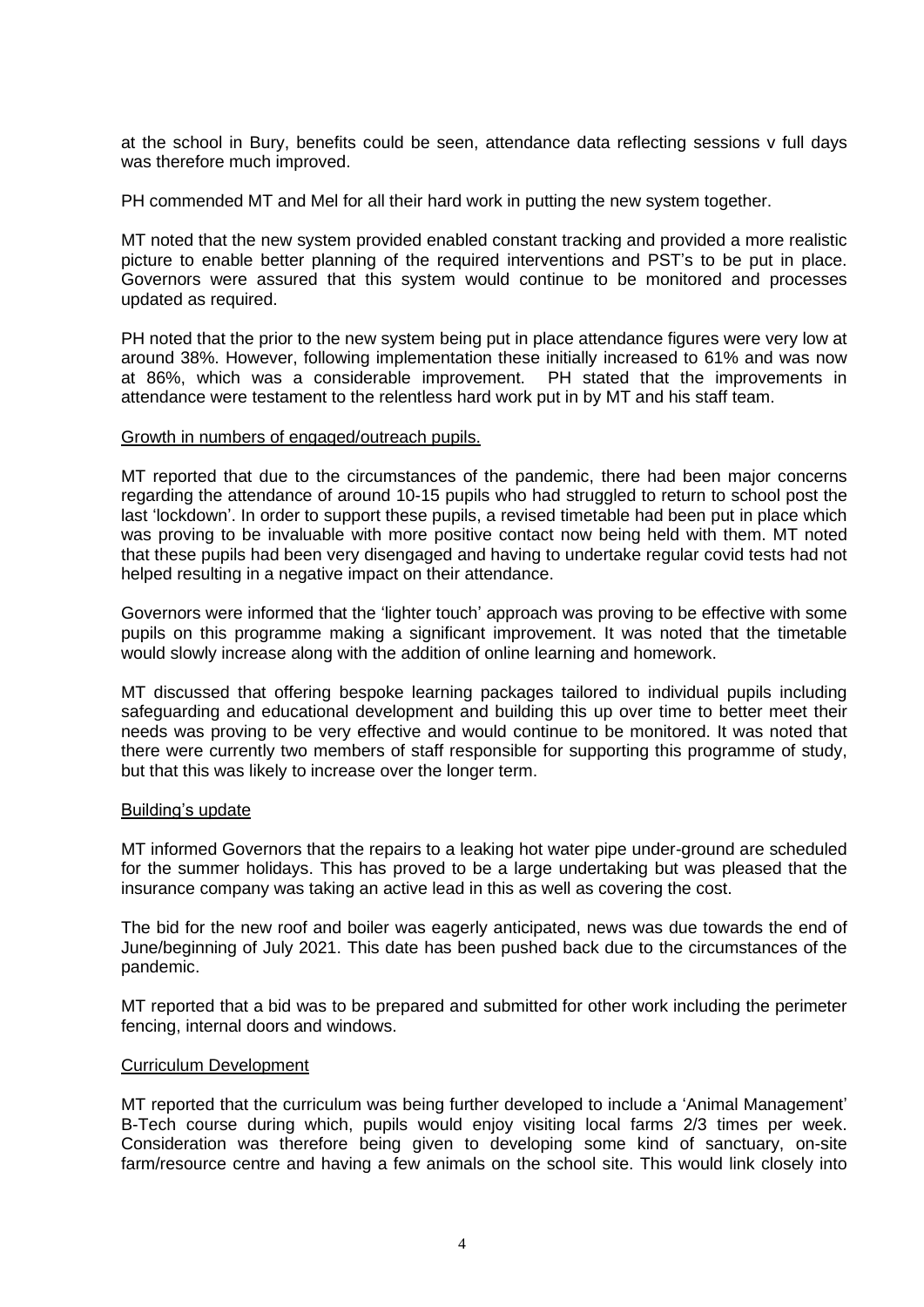the nurture environment already in place for September 2021and would be very beneficial to the pupils particularly in light of the pandemic.

### **Staffing**

Governors were informed that there had been a vast change in the needs of the pupils at Lever Park School, particularly as a result of the Pandemic and that an increase in the provision of nurture support had been required. It was noted that the service provision from the LA was also growing in this area.

MT stated that whilst the pandemic had been a challenge to all concerned and devastating in some circumstances, it had brought about some very positive outcomes in terms of education and learning styles. The review and implementation of new processes and learning styles in order to better support the impact of covid on individual pupils had resulted in some very positive outcomes. It was noted that the virtual environment had better met the needs of some pupils with a small number of pupils having engaged and performed better online with an outreach package than they would have done if they had been required to physically attend on site. This would continue to be managed on an individual basis.

#### Behaviour Incidents

HC referred to the reduction in the number of positive handling incidents that had occurred as had been highlighted on the report provided. HC asked how this had been managed.

MT explained that staff were managing to de-escalate issues before they reach the point of needing any positive handing. This had been helped by a number of initiatives such as:

- Staff having an informed knowledge of each pupil and how they respond to differing circumstances
- Staff providing clear instructions
- Staff implementing early intervention's
- Reviewing the curriculum /timetable to better meet the needs of individual pupils.

PH stated that the context and population of Lever Park School was very different now to what it had been in previous years and the improvements made were testament to MT and his staff team for working together and promoting the new approach so effectively. PH commended MT and his staff team for all their hard work and dedication.

MT thanked PH for his kind words noting that he and the staff team would continue to work together to further develop the processes in place and implement new ones to ensure the best outcomes for all pupils at the school. It was to be noted that the duty of care, however complex, and the management style had vastly improved, and that the ethos came from the whole staff team.

#### 7.1 Self-Evaluation (SEF) /School Development Plan (SDP)

Governors had received the SEF for their review and information. MT reported that he felt that the SEF was an accurate and fair reflection of the current provision and linked into the SDP very effectively. Governors were informed that the SEF was currently 'frozen' to enable the Trust to undertake the necessary reviews.

Governors were informed that the SEF would also be reviewed externally by Ian Lane, School Improvement Professional. It was to be noted that the challenge and support provided by Mr Lane was much appreciated by the whole staff team.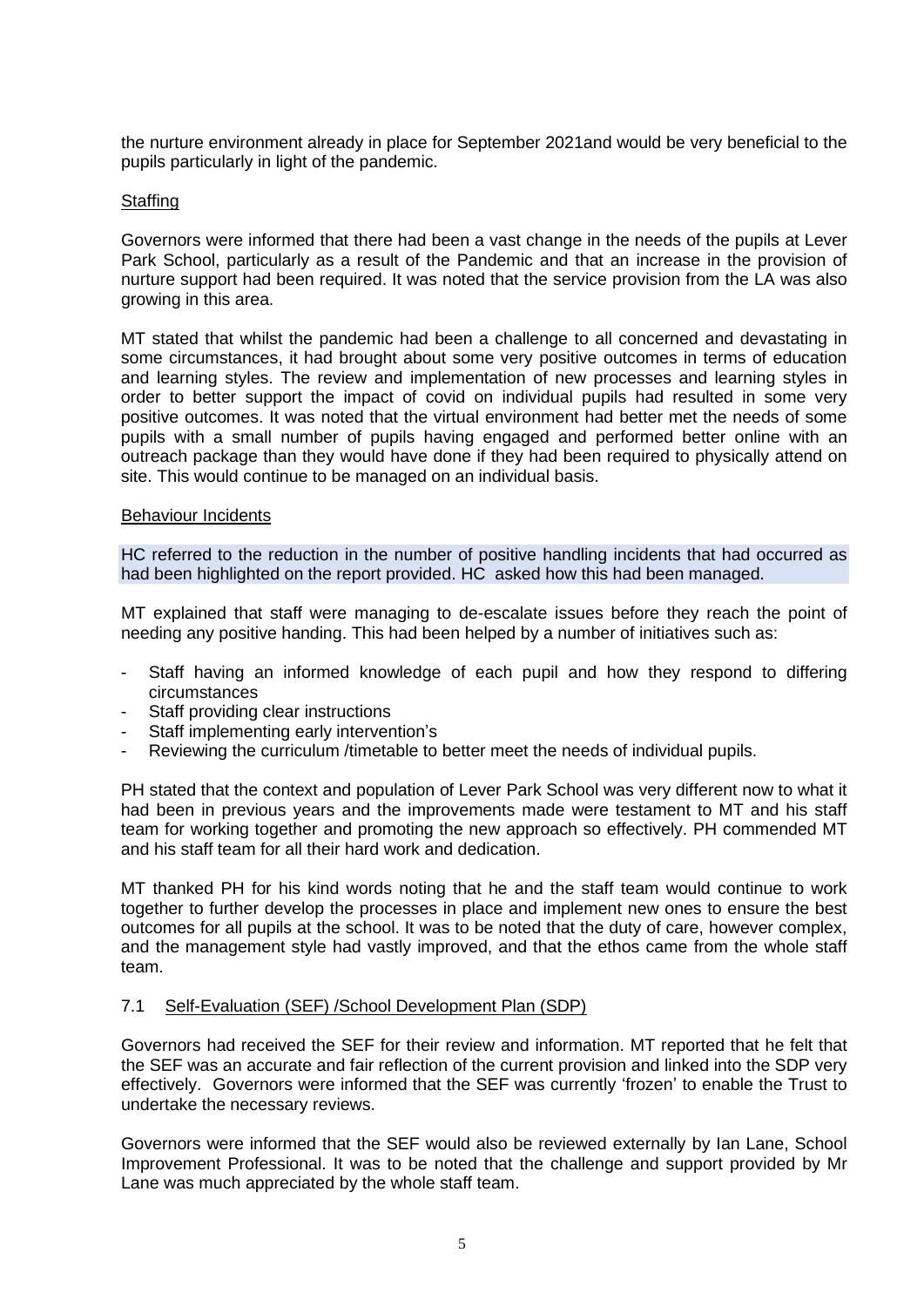## 7.2 Visit from the School Improvement Professional (SIP)

MT confirmed that arrangements had been made for the SIP to attend Lever Park on 9 June 2021, but this had been postponed due to the circumstances of the pandemic. It was hoped that this could be re-arranged before the end of the summer term but if not, plans would be made for the visit to take place in the early autumn term 2021.

MT reported that information relating to items 6.3 to 6.6 of the agenda was included within the academy leads report.

### **8. FINANCIAL REPORT**

Governors had received the financial report prepared by David Smith for their review and information.

DS reported that Lever Park was in a slightly improved financial position than had been anticipated with a previously projected surplus of £49,000 having now increased to £88,000.

Governors were informed that the Trust had continued to diversify and work with other Local Authorities which had been very beneficial financially. The budget had been set for next year with around 25% of the income being generated from working with other LA's.

DS explained that the financial position of Lever Park and other provisions within the Trust had improved significantly as a result of the savings programme having been implemented across the wider Trust. It was noted that this programme had been approved by Trustees and also the ESFA.

#### Capital Bids

Further to the information received, DS referred to the two bids discussed earlier that had been submitted for:

- The replacement of the School Boiler
- The new roof

Governors were informed that both items would be around £500,000 each with 90% of the cost being funded externally. DS noted that the outcome of both bids had been delayed until the end of July 2021.

DS confirmed that the Trust had employed 'AA Projects' to project manage both schemes due to the complexity of the work involved. They were a very professional company and hoped that both of the bids would be successful.

A Governor asked what the Trust would be required to contribute to the toral cost of all the work required.

DS confirmed that the Trust would be required to contribute 10% of the total cost and would be able to repay over 5 years on a 0% loan. It was thought that this would equate to around £26,000 per year if both bids were successful.

DS invited questions of his report.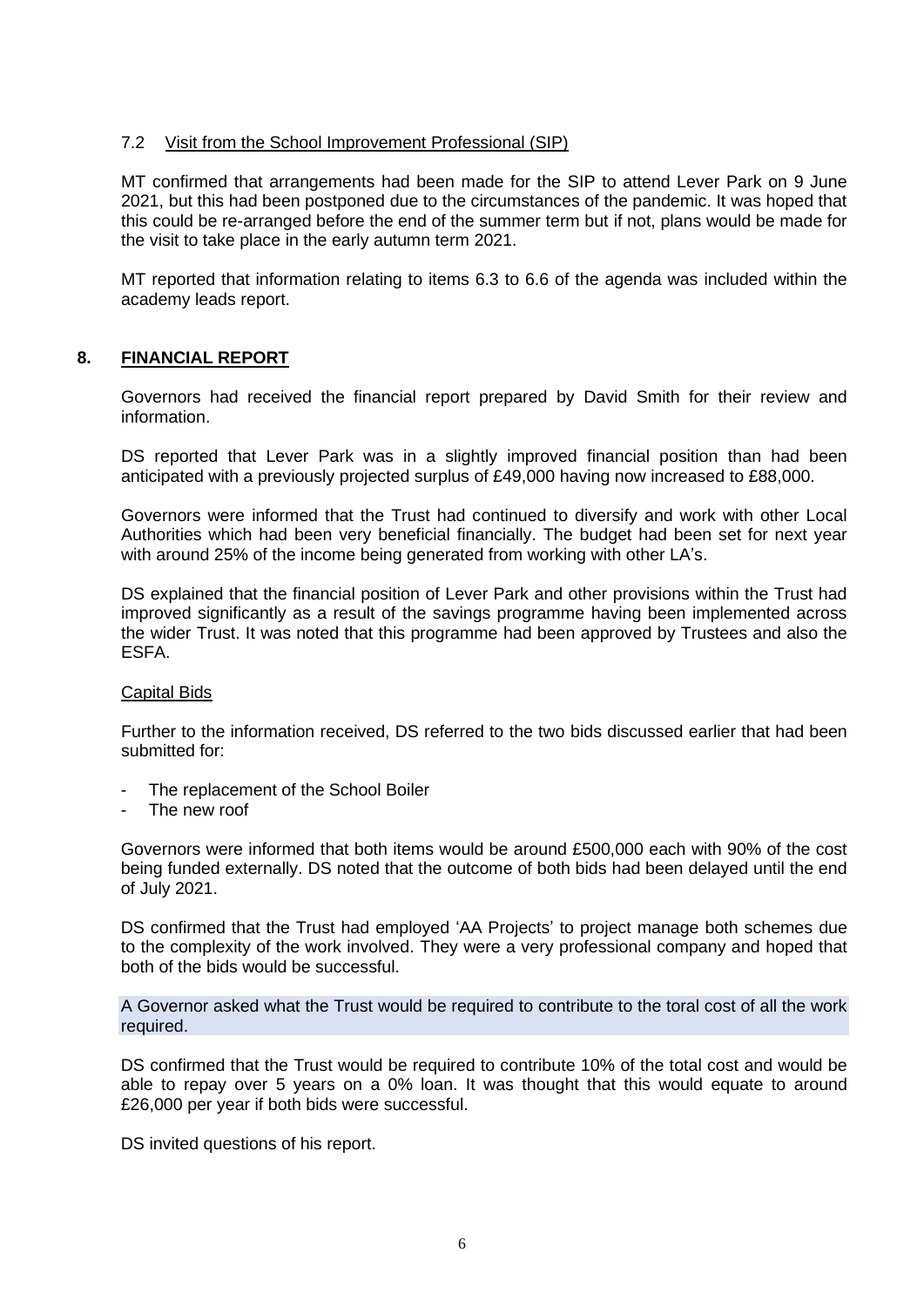NW commended the savings that had been made and asked if there were any updates in respect of the Bolton LA funding arrangements.

DS confirmed that the Trust had met their commitment to Bolton LA to fill 69 places from September 2021. This was in addition to pupils from other LA 's out of borough.

PH noted that the Trust would continue to work with Bolton LA as well as other neighbouring Authorities to ensure future sustainability. It was no longer lucrative to work to a one client model and were required to generate additional income working out of borough. It was noted that pupils with higher needs would also attract a higher funding banding.

DS confirmed that the Trust was in a much stronger position financially as a result of the savings and efficiencies programme that had been implemented. However, concurred with PH in respect of the need to continue to work with other LA's as well as Bolton to ensure future sustainability for the Academy. It was noted that Bolton LA were aware of this and understood the Trusts position. Governors were assured that the Trust would continue to serve Bolton LA and that positive dialect with Bolton LA remained with all recent meetings also being very positive. It was noted that a 'place review' for the next year was required to be undertaken with Bolton LA later in the Autumn term 2021.

A Governor asked how the other academies within the Trust managed their trading model.

DS confirmed that all Academies within the Trust followed a similar trading model.

DS explained that the circumstances of the pandemic had initially affected a number of pupil referrals for BIT but that this had improved with referrals increasing for the Forwards Centre and Youth Challenge Academies. It was noted that the traded work with schools had increased with schools paying a top up in respect of any early intervention requirements.

RK commended the processes in place and asked DS if he was familiar with the Northwest flexible purchasing system. It was suggested that BIT join the framework as it was felt that this may be beneficial to them.

DS thanked RK for highlighting this and asked RK to forward any information he had regarding this to PH and DS.

**Action:** RK to forward information on the flexible purchasing system to PH and DS

### **9. POLICY APPROVAL**

9.1 SEND Policy.

**Agreed:** That Governors approve the SEND Policy

#### 9.2 Approval of non-statutory Policies

MT confirmed that the following policies had been reviewed for Governors approval.as reviewed by the

- Remote Education Policy
- RSE Policy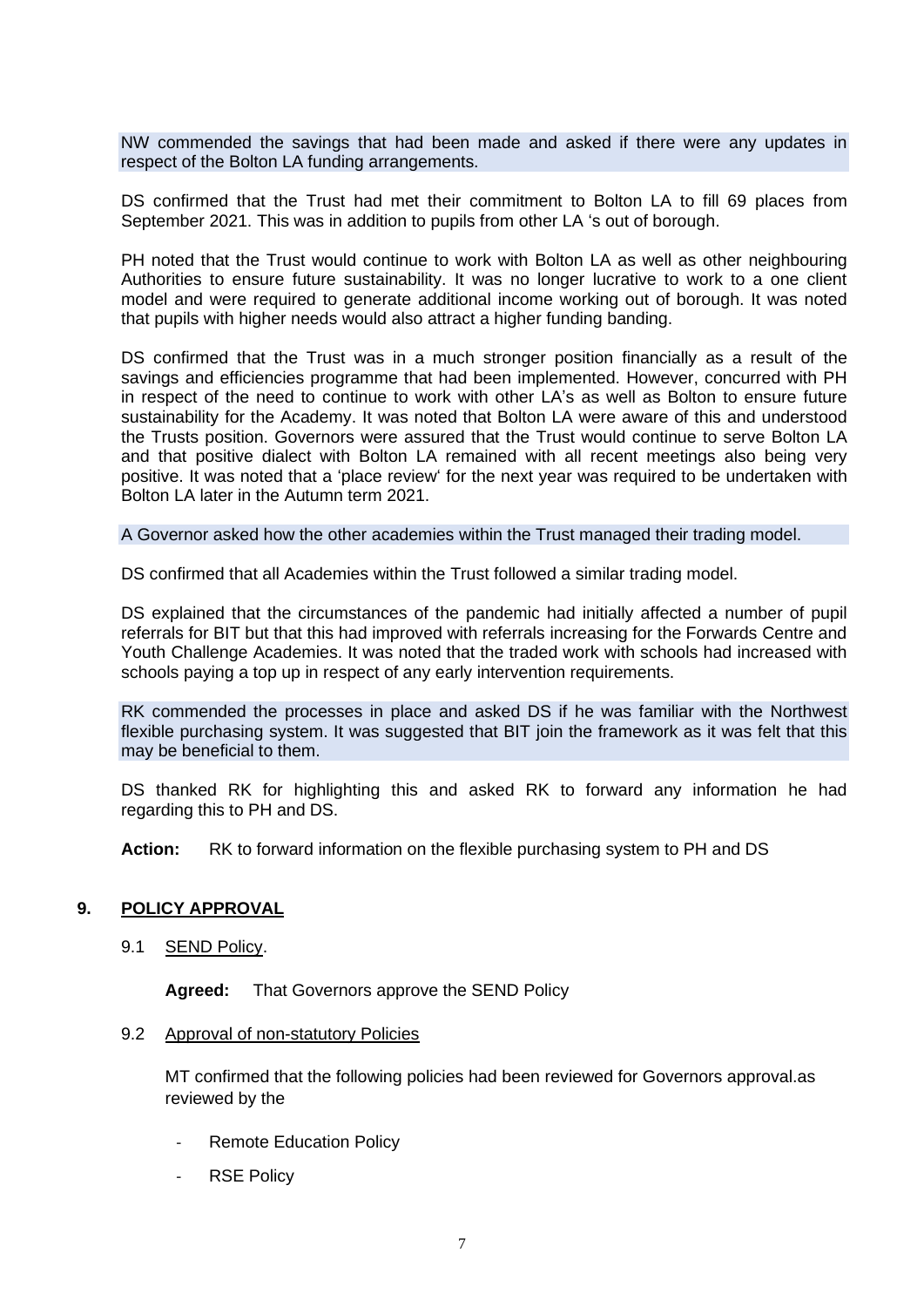- Blended Learning Statement

**Agreed:** That the policies as detailed above be approved.

## **10. NOMINATED GOVERNOR ROLES**

#### 10.1 Chairs' Briefing

The Chair had attended the summer term Chairs' Briefing held virtually on 10 May 2021 where the following matters had been highlighted:

- Governance Services Update
- Nurturing the team on your Governance Boards
- Summer Term Meeting Updates:
	- Governance Conference
	- Ofsted Inspections this term
	- Early Years Foundation Stage New Framework
	- Re-launching the role of the Link Governor for Training

A report compiled by HC relating to the areas and items of discussion held at the Chairs briefing had been circulated with the agenda for governors review and information.

#### 10.2 Partnership Meeting

Rebecca Leonard, Vice Principal for the Trust had attended the Partnership Meeting held on 24 May 2021. Governors were referred to the report that had been circulated on the Gateway for their information.

#### 10.3 Link Governors Report on Training / Recent Training undertaken

#### 10.3.1 Governance Training Programme 2021/22

The Clerk reported that the 201/22 Governance Training Programme would be available on the Bolton Governance Services website before the end of the current term and that governors would be informed via email when it was available.

Governors were encouraged to access any training to enhance their Governance role and to advise RL once completed. It was noted that if there was any other specific training that Governors felt would be useful to them to let RL know, and she would endeavour to make the necessary arrangements.

The Clerk asked that VA and any other newly appointed Governor that had not already done so to make the necessary arrangements to access the national Induction course for new Governors.

#### **Action:**

- i) Governors to review the courses available and make the necessary booking arrangements.
- ii) Vicky Anthony to access the national induction Course for new Governors.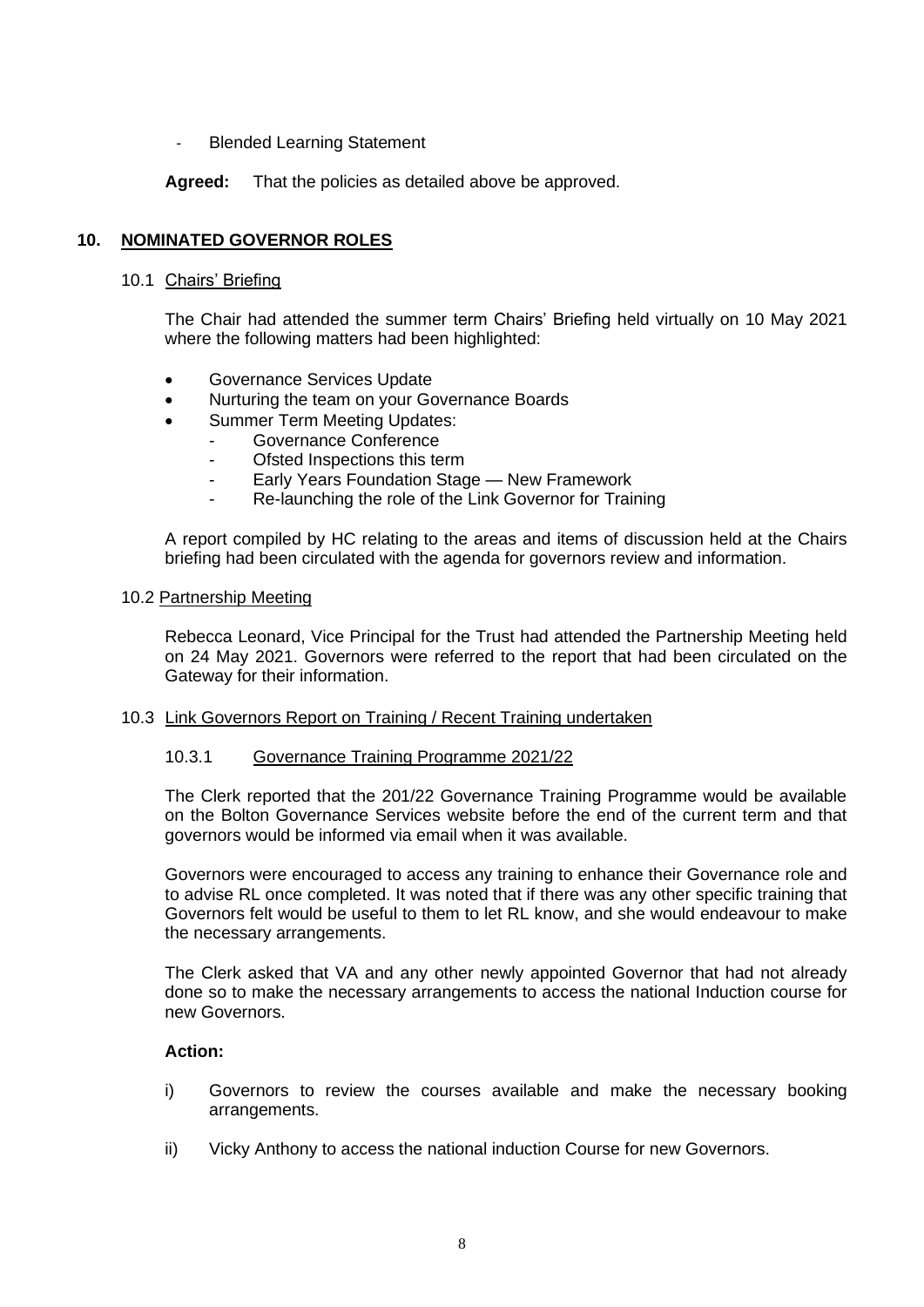# 10.3.2 Link Governor Briefing Sessions

The Clerk reported that a Link Governor Briefing session had been held virtually on 14 June 2021. The session had been arranged to re-launch the role of the Link Governor for Training and to undertake consultation on the Governance Training Programme for 2021- 22. It was envisaged that the autumn term session scheduled for 21 September 2021 would be held in person at Bolton Science and Technology Centre (BSTC).

The Clerk noted that RL had stated at a previous meeting that she had planned to attend this.

The Clerk noted that the following information had been presented:

- Update on the work of the Bolton Safeguarding Children Partnership. (Shona Green, Safeguarding Officer)
- Overview of the most recent updates and reforms to Special Educational Needs and Disabilities. (Head of Service for Children with SEND)
- An outline of the proposed changes to the EYFS Framework to be implemented from September 2021 alongside key findings from early adopter schools. (Start Well Service)

Governors were informed that there were some significant changes ahead in respect of Safeguarding, SEN, Early Help and the language used, for which the launch date was yet to be advised. The Clerk referred to the circulated report compiled by RL advising the Link Governors with responsibility for SEN and Safeguarding to consider the questions that had been included within her report to assist them with their monitoring role.

### 10.3.3 Governor Skills Audit

DS confirmed that the skills audit had been completed and the results collated. It was noted that there were a few areas with lesser experience than others, but all areas were covered and the LGB was well represented with the necessary skills to deliver the support and challenge required.

#### 10.3.4 Website Compliance

DS reported that the new website was now in place. Matthew Taylor, Rebecca Leonard and Victoria Gavin had worked hard to ensure that all the statutory items were accessible as required and the site was compliant.

The Clerk suggested that RK and MT undertake a review of the website ahead of each termly meeting with a report back to the LGB at the next meeting thereafter. This would ensure compliance was maintained.

**Action:** MT and RK to make arrangements to undertake a termly check of the website using the checklist provided and provide a report back to Governors at the Autumn term 2021 LGB meeting thereafter.

#### 10.4 Bolton Governance Conference

The Clerk reported that the Governance Services Team was planning to hold a Bolton Governance Conference in the Spring of 2022. The Team had invited Chairs at this term's Briefing session to share their preferences for either a physical conference at the Mercure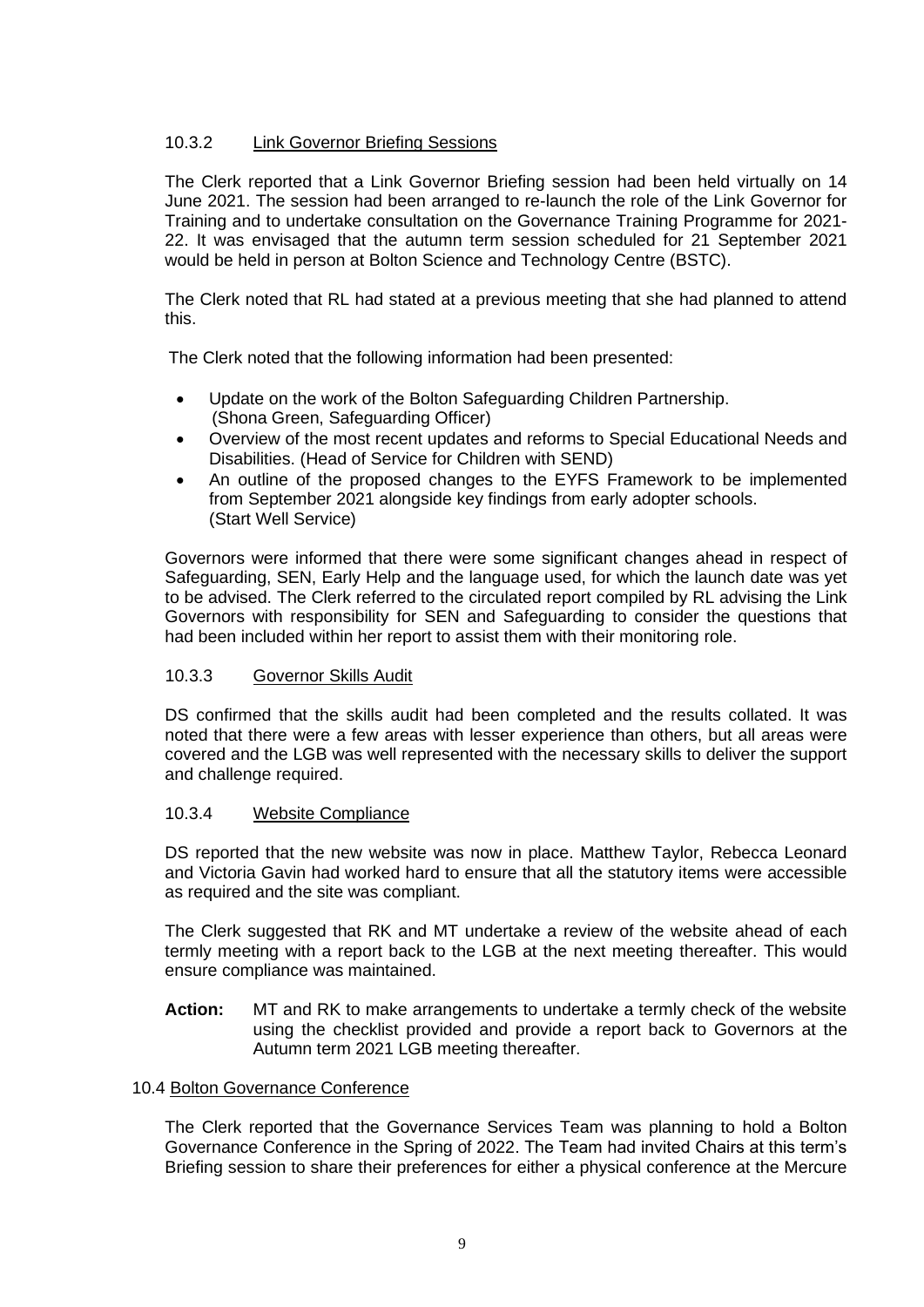Bolton Georgian House Hotel in Blackrod or a virtual event. Responses would inform planning and further information would be provided in due course.

## **11. GOVERNOR VISIT REPORTS**

MT and PH thanked Governors for their attendance and commitment to Governor week. It was noted that this had been very well attended with the following monitoring reports having been submitted with the agenda for Governor's review and information:

- Leadership and Management Heather Carr
- Post 16 Destinations Richard King
- Staff and Pupil Well-being Siobhan Gulshan

At this point on the meeting RK asked if there were any updates for governors in respect of teacher assessed grades.

MT confirmed that the Teacher assessed grades were submitted last week within the required time frame. It was noted that a significant amount of work had been completed in relation to this; thanks was conveyed to Rebecca Leonard for all her support in this matter. MT informed Governors that the school used a number of examination boards, and it was hoped that the school would receive an email requesting a selection of pupils work as evidence to support the judgements made and the final justification of results be confirmed.

#### **12. BUILDINGS AND PREMISES**

Governors had received an update in respect of buildings and premises as part of the Academy Leads report. MT referred Governors to the Information provided regarding the hot water pipe that had been leaking for a considerable amount of time. The leak had now been stopped and would be repaired over the summer break along with the removal of the asbestos that had also been discovered.

### **13. GOVERNANCE SERVICES UPDATE**

### 13.1 Bolton Governance Gateway Discussion Boards

A detailed report had been provided in support of the agenda item. As a result of feedback Governance Services had incorporated a discussion board service on to the Gateway site. This allowed for secure communication between all members of the board for general information about meetings, events or links to specific guidance and points of interest, the discussion board should not be used to relay personal or sensitive information about individuals.

Once activated the discussion board could be "switched on" for MAT's at Trust and/or Local Boards limiting discussion facility to those individual levels.

**Agreed:** To request that the Clerk activate the discussion board for the Local Board.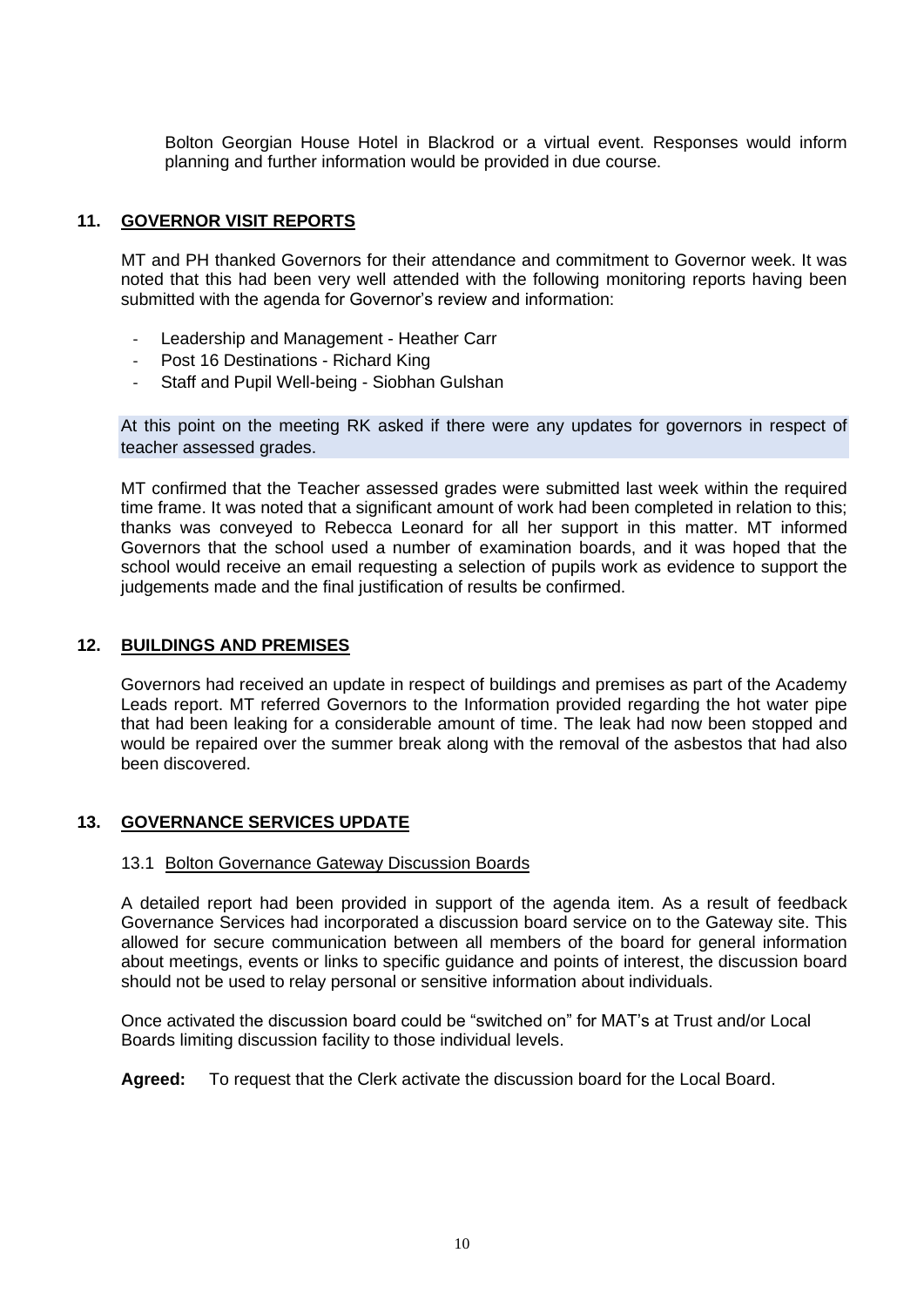## 13.2 Governance Recruitment

Further detail on how the Governance Services Team could support the recruitment of Local Authority Governors for maintained schools and assist for co-opted governors, or trustees and local governors for academy trusts had been provided in the supporting agenda report.

An online application was available on the Governance Services Website in order that schools could signpost potential candidates to the site for further information about the role and to complete the online form.

Details of three external organisations that work with Local Authorities or directly with individual schools and academy trusts to help find and place those interested in serving as a governor or trustee had been provided. These were Inspiring Governance, Governors for Schools and Academy Ambassadors.

When recruiting any Board should begin by establishing what skills or experience, they may require by referring to a skills audit which it is good practice to undertake annually. Governance Services could assist in undertaking and reviewing a skills audit for your board through the Development Health Check service.

If vacancies were longstanding, and the Board had the right number of governors with the necessary skills and experience, they may look to reconstitution to a smaller, more focused group and the clerk could provide further assistance to take this forward.

**Agreed:** That there was currently a wide range of skills across the Board but that a review of the skills audit would be undertaken in order to make an informed decision on any skills required as vacancies arise.

# **14. GOVERNOR IMPACT STATEMENT**

PH thanked Governors for the high quality of Governance that had continued to be provided to Lever Park and the significant impact that the Governors of Lever Park had maintained over the past year. It was noted that whilst impact could be seen from the discussions and decisions made at termly meetings, it was felt that Governor impact was more significant during 'Governor week' with the high standard of challenge and support that was demonstrated during individuals monitoring visits and the high-quality reports that were compiled thereafter.

#### 14.1 Impact made at this meeting.

The Clerk reported that the process of recording impact at termly meetings had been discussed at other LGB Meetings. As PH had discussed above, it had been agreed that whilst impact could be seen from the challenge, discussions and agreements made in termly LGB meetings, it was felt that the majority of the impact made was during Governor week and Governors monitoring visits to their individual areas of responsibility. It had therefore been agreed to remove this item from future termly meeting agenda's and only include it as an annual standing item on the summer/autumn term agenda. PH noted that he had agreed to prepare the annual statement, arrange its upload to the website subject to Governor's approval.

Following discussion, it was

**Agreed:** That the item relating to 'Governor Impact at each termly meeting' be removed from each termly agenda and be included on an annual basis on the Summer or Autumn term agendas.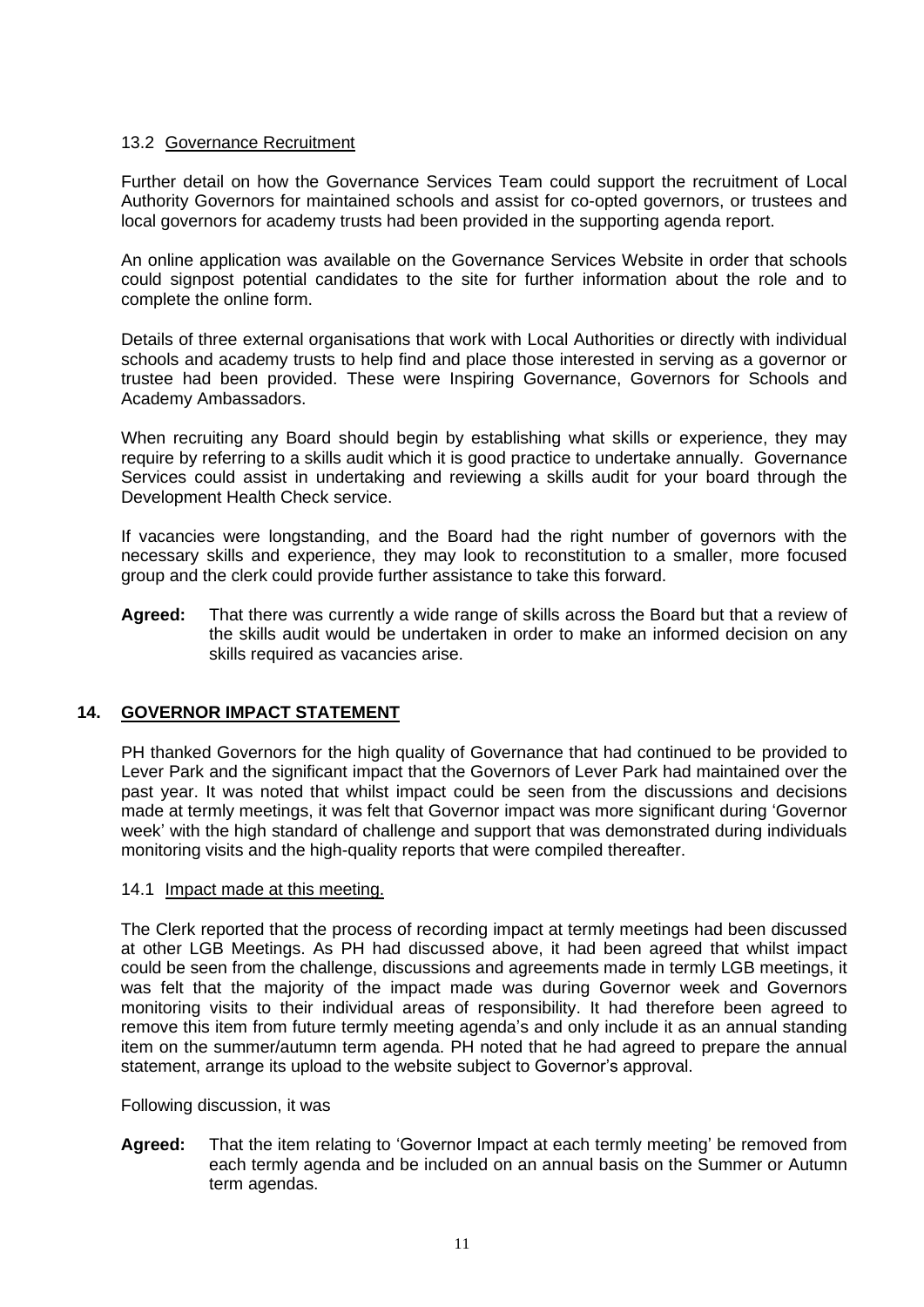**Action:** PH to complete an annual Impact Statement for Governors review and approval at the next meeting.

Governors were to be commended for their support and commitment to Lever Park, this was very much appreciated and valued.

## **15. DATES OF NEXT MEETINGS**

**Agreed:** That the Local Governing Board meeting dates for the 2021/22 academic year be held as follows:

Autumn Term 2021: Wednesday 20 October 2021 at 4.00pm Spring Term 2022: Wednesday 9 February 2022 at 4.00pm Summer Term 2022: Wednesday 8 June 2022 at 4.00pm

The Clerk noted that it was hoped that face-to-face meetings would resume in the new academic year, however, this was subject to the circumstances of the pandemic. It was proposed that for the present time Governors were to assume all meetings would continue to be held virtually unless otherwise informed.

It was noted that if Governors preferred their meetings to continue to be held virtually that was agreeable and that a blended approach of some virtual and some face-to-face meetings may also be considered.

#### Governor week – Autumn Term 2021

PH confirmed that the dates for Governor week would be confirmed at the earliest opportunity. A schedule of all dates was currently being compiled and would be circulated to Governors as soon it was completed.

**Action:** PH to circulate the Governor meeting schedule to all Governors at the earliest opportunity.

### **16. CONSENT TO ABSENCE**

**Agreed:** To consent to the absence from this meeting of Andy Feeley, Andrew Lee, Dillon Yates and Stephanie Wynn

### **17. ANY OTHER BUSINESS**

#### 17.1 Governance Gateway Access

The Clerk referred to Governor access to the Governance Gateway reporting that a security patch had recently been applied which would auto remove any Governors who had not accessed the site during the past year. This was to ensure that access for any Governors who may have left and had not been taken off would be duly removed.

Governors were informed that there had been instances of serving Governors being auto removed simply because they had not accessed the site in the previous year. With this in mind Governors were requested to ensure that they access the Gateway ahead of each meeting